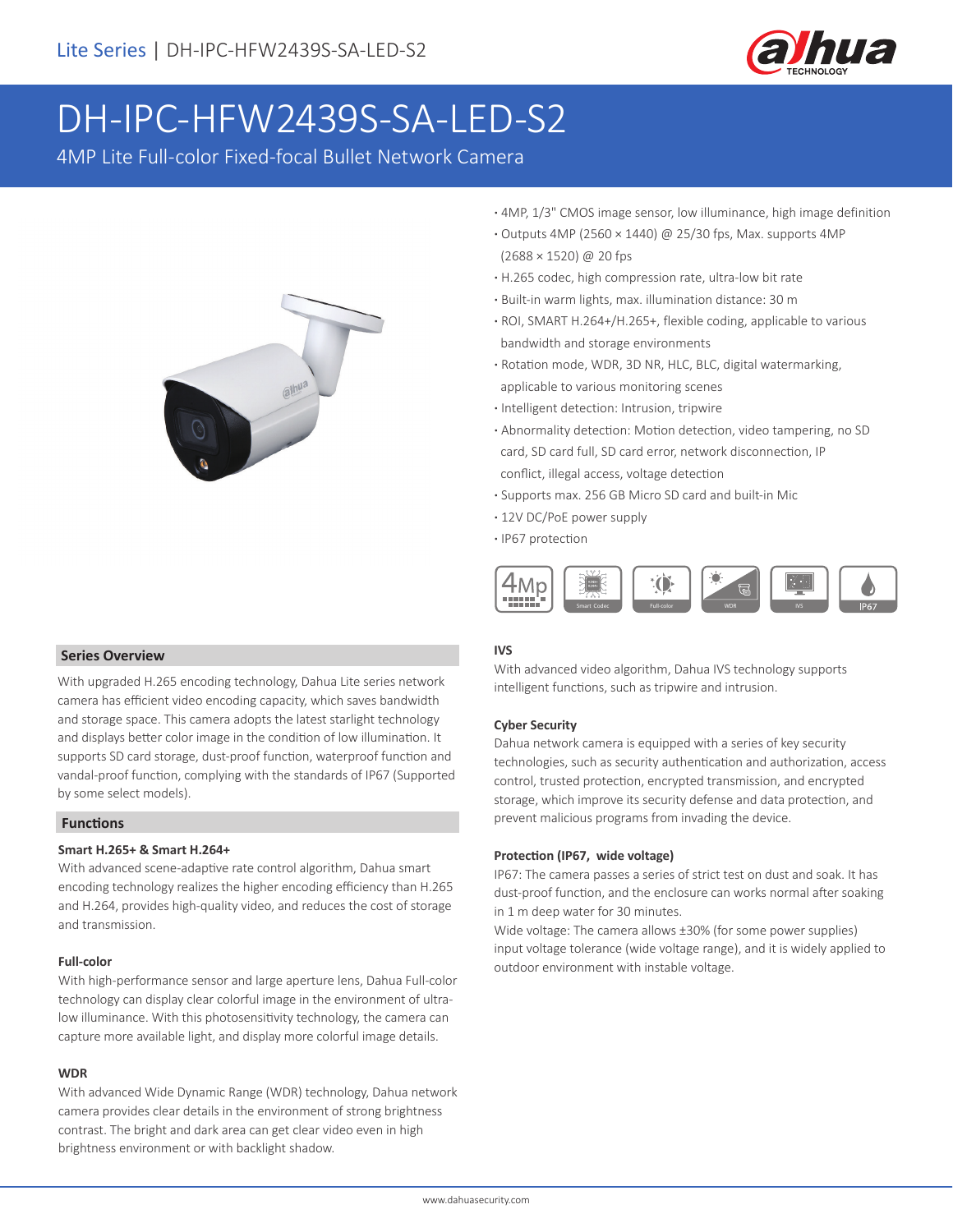# Lite Series | DH-IPC-HFW2439S-SA-LED-S2

| Camera                       |                   |                                                                                                                                                                 |                     |                                |                               |
|------------------------------|-------------------|-----------------------------------------------------------------------------------------------------------------------------------------------------------------|---------------------|--------------------------------|-------------------------------|
| Image Sensor                 |                   | 1/3" CMOS                                                                                                                                                       |                     |                                |                               |
| Max. Resolution              |                   | 2688 (H) × 1520 (V)                                                                                                                                             |                     |                                |                               |
| <b>ROM</b>                   |                   | 128 MB                                                                                                                                                          |                     |                                |                               |
| <b>RAM</b>                   |                   | 128 MB                                                                                                                                                          |                     |                                |                               |
| <b>Scanning System</b>       |                   | Progressive                                                                                                                                                     |                     |                                |                               |
| Electronic Shutter Speed     |                   | Auto/Manual 1/3 s-1/100,000 s                                                                                                                                   |                     |                                |                               |
| Minimum Illumination         |                   | 0.004 Lux@F1.0                                                                                                                                                  |                     |                                |                               |
| S/N Ratio                    |                   | > 56 dB                                                                                                                                                         |                     |                                |                               |
| <b>Illumination Distance</b> |                   | 30 m (98.4 ft)                                                                                                                                                  |                     |                                |                               |
| Illuminator On/Off Control   |                   | Auto/Manual                                                                                                                                                     |                     |                                |                               |
| <b>Illuminator Number</b>    |                   | 1 (Warm light)                                                                                                                                                  |                     |                                |                               |
| Pan/Tilt/Rotation Range      |                   | Pan: 0°-360°<br>Tilt: 0°-90°<br>Rotation: 0°-360°                                                                                                               |                     |                                |                               |
| Lens                         |                   |                                                                                                                                                                 |                     |                                |                               |
| Lens Type                    |                   | Fixed-focal                                                                                                                                                     |                     |                                |                               |
| Mount Type                   |                   | M12                                                                                                                                                             |                     |                                |                               |
| Focal Length                 |                   | $2.8$ mm<br>3.6 mm                                                                                                                                              |                     |                                |                               |
| Max. Aperture                |                   | 2.8 mm: F1.0<br>3.6 mm: F1.0                                                                                                                                    |                     |                                |                               |
| Field of View                |                   | 2.8 mm: Horizontal 96° x Vertical 51° x Diagonal 115°<br>3.6 mm: Horizontal 81° x Vertical 44° x Diagonal 97°                                                   |                     |                                |                               |
| Iris Type                    |                   | Fixed                                                                                                                                                           |                     |                                |                               |
| <b>Close Focus Distance</b>  |                   | 2.8 mm: 1.3 m (4.3 ft)<br>3.6 mm: 1.8 m (5.9 ft)                                                                                                                |                     |                                |                               |
|                              | Lens              | Detect                                                                                                                                                          | Observe             | Recognize                      | Identify                      |
| <b>DORI Distance</b>         | 2.8 <sub>mm</sub> | 56.0 m<br>$(183.7)$ ft)                                                                                                                                         | 22.4 m<br>(73.5 ft) | 11.2 <sub>m</sub><br>(36.7 ft) | 5.6 m<br>$(17.1 \text{ ft})$  |
|                              | 3.6 <sub>mm</sub> | 72.0 m<br>(236.2 ft)                                                                                                                                            | 28.8 m<br>(94.5 ft) | 14.4 m<br>(47.2 ft)            | 7.2 <sub>m</sub><br>(23.6 ft) |
| Smart event                  |                   |                                                                                                                                                                 |                     |                                |                               |
| <b>IVS</b>                   |                   | Tripwire; intrusion                                                                                                                                             |                     |                                |                               |
| Video                        |                   |                                                                                                                                                                 |                     |                                |                               |
| Video Compression            |                   | H.265; H.264; H.264B; MJPEG (only supported by the<br>sub stream)                                                                                               |                     |                                |                               |
| <b>Smart Codec</b>           |                   | Smart H.265+/ Smart H.264+                                                                                                                                      |                     |                                |                               |
| Video Frame Rate             |                   | Main stream:<br>2688 × 1520 (1 fps-20 fps)<br>2560 × 1440 (1 fps-25/30 fps)<br>Sub stream:<br>$704 \times 576$ (1 fps-20/25 fps)<br>704 × 480 (1 fps-20/30 fps) |                     |                                |                               |
| <b>Stream Capability</b>     |                   | 2 streams                                                                                                                                                       |                     |                                |                               |
| Resolution                   |                   | 2688 × 1520 (2688 × 1520); 2560 × 1440 (2560 × 1440);<br>2304 × 1296 (2304 × 1296); 1080p (1920 × 1080); 1.3M                                                   |                     |                                |                               |

| <b>Bit Rate Control</b>   | CBR/VBR                                                                                                                                                                                                                                                               |  |  |
|---------------------------|-----------------------------------------------------------------------------------------------------------------------------------------------------------------------------------------------------------------------------------------------------------------------|--|--|
| Video Bit Rate            | H.264: 32 kbps-6144 kbps<br>H.265: 12 kbps-6144 kbps                                                                                                                                                                                                                  |  |  |
| Day/Night                 | Color/B/W                                                                                                                                                                                                                                                             |  |  |
| BLC                       | Yes                                                                                                                                                                                                                                                                   |  |  |
| HLC                       | Yes                                                                                                                                                                                                                                                                   |  |  |
| WDR                       | 120 dB                                                                                                                                                                                                                                                                |  |  |
| <b>White Balance</b>      | Auto/natural/street lamp/outdoor/manual/regional<br>custom                                                                                                                                                                                                            |  |  |
| Gain Control              | Auto/Manual                                                                                                                                                                                                                                                           |  |  |
| <b>Noise Reduction</b>    | 3D NR                                                                                                                                                                                                                                                                 |  |  |
| <b>Motion Detection</b>   | OFF/ON (4 areas, rectangular)                                                                                                                                                                                                                                         |  |  |
| Region of Interest(RoI)   | Yes (4 areas)                                                                                                                                                                                                                                                         |  |  |
| <b>Smart Illumination</b> | Yes                                                                                                                                                                                                                                                                   |  |  |
| <b>Image Rotation</b>     | 0°/90°/180°/270° (Support 90°/270° with 2688×1520<br>resolution and lower.)                                                                                                                                                                                           |  |  |
| Mirror                    | Yes                                                                                                                                                                                                                                                                   |  |  |
| <b>Privacy Masking</b>    | 4 areas                                                                                                                                                                                                                                                               |  |  |
| Audio                     |                                                                                                                                                                                                                                                                       |  |  |
| <b>Built-in MIC</b>       | Yes                                                                                                                                                                                                                                                                   |  |  |
| <b>Audio Compression</b>  | G.711A; G.711Mu; G.726                                                                                                                                                                                                                                                |  |  |
| Alarm                     |                                                                                                                                                                                                                                                                       |  |  |
| Alarm Event               | No SD card; SD card full; SD card error; network<br>disconnection; IP conflict; motion detection; video<br>tampering; tripwire; intrusion; illegal access; voltage<br>detection; audio detection; safety exception                                                    |  |  |
| Network                   |                                                                                                                                                                                                                                                                       |  |  |
| Network                   | RJ-45 (10/100 Base-T)                                                                                                                                                                                                                                                 |  |  |
| SDK and API               | Yes                                                                                                                                                                                                                                                                   |  |  |
| <b>Cyber Security</b>     | Video encryption; firmware encryption; configuration<br>encryption; Digest; WSSE; account lockout; security logs;<br>IP/MAC filtering; generation and importing of X.509<br>certification; syslog; HTTPS; 802.1x; trusted boot; trusted<br>execution; trusted upgrade |  |  |
| Protocol                  | IPv4; IPv6; HTTP; TCP; UDP; ARP; RTP; RTSP; RTCP;<br>RTMP; SMTP; FTP; SFTP; DHCP; DNS; DDNS; QoS; UPnP;<br>NTP; Multicast; ICMP; IGMP; NFS; PPPoE; Bonjour                                                                                                            |  |  |
| Interoperability          | ONVIF (Profile S/Profile G/Profile T); CGI; P2P; Milestone;<br>Genetec                                                                                                                                                                                                |  |  |
| User/Host                 | 20 (Total bandwidth: 72 M.)                                                                                                                                                                                                                                           |  |  |
| Storage                   | Dahua Cloud; FTP; Micro SD card (support max. 256 G);<br>NAS; SFTP                                                                                                                                                                                                    |  |  |
| <b>Browser</b>            | IE<br>Chrome<br>Firefox                                                                                                                                                                                                                                               |  |  |
| Management Software       | Smart PSS; DSS; DMSS                                                                                                                                                                                                                                                  |  |  |
| Mobile Phone              | IOS; Android                                                                                                                                                                                                                                                          |  |  |
|                           |                                                                                                                                                                                                                                                                       |  |  |

(1280 × 960); 720p (1280 × 720); D1 (704 × 576/704 × 480); VGA (640 × 480); CIF (352 × 288/352 × 240)